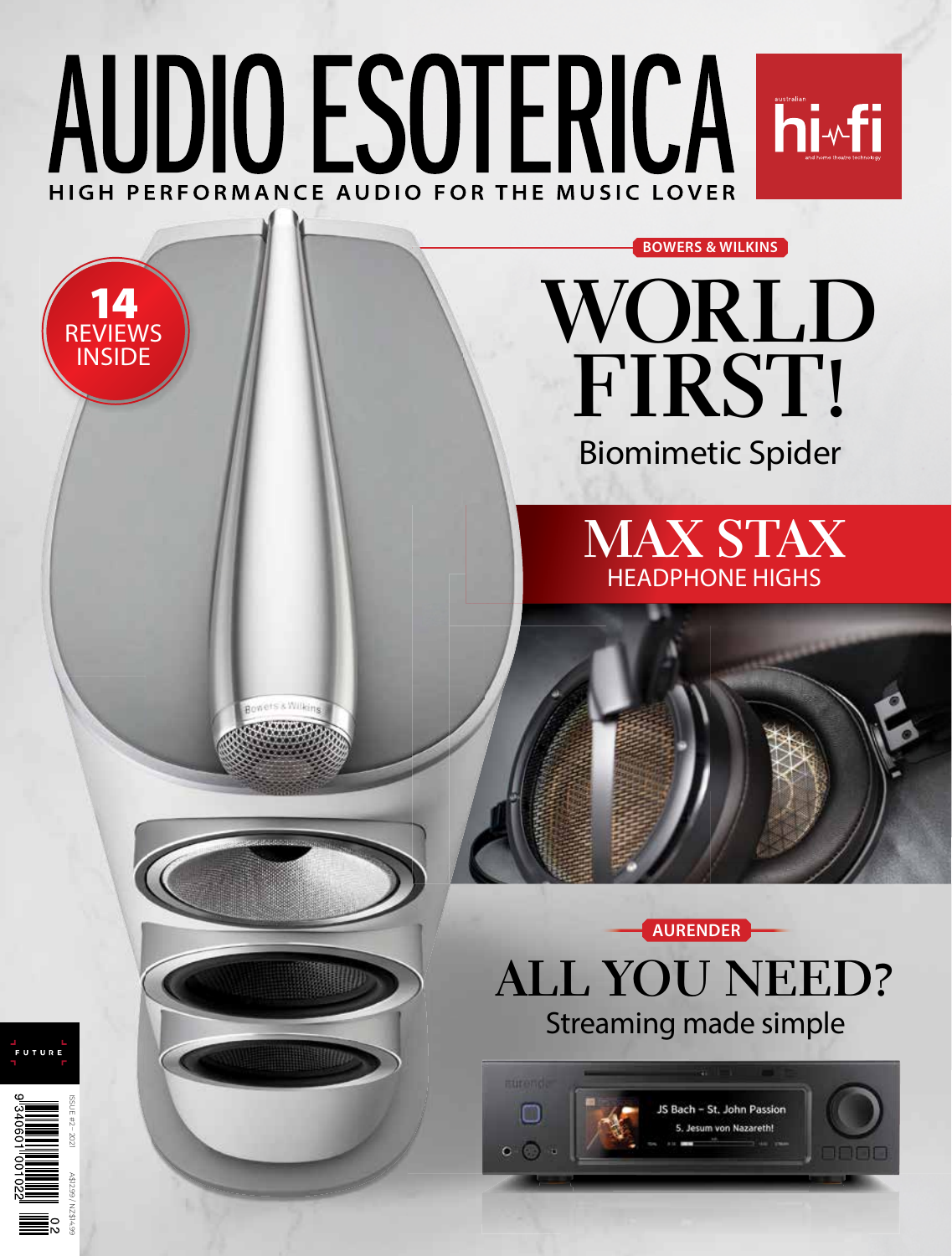

# A NEW ERA FOR MULTICHANNEL MUSIC

**ATMOS AND SURROUND MUSIC LISTENING WITH YAMAHA'S AVENTAGE RX-A8A** 

**Reviewer** Jez Ford

**GEYAMARS** 

 $\circ$ 

 $\bullet$ 

 $\overline{\phantom{a}}$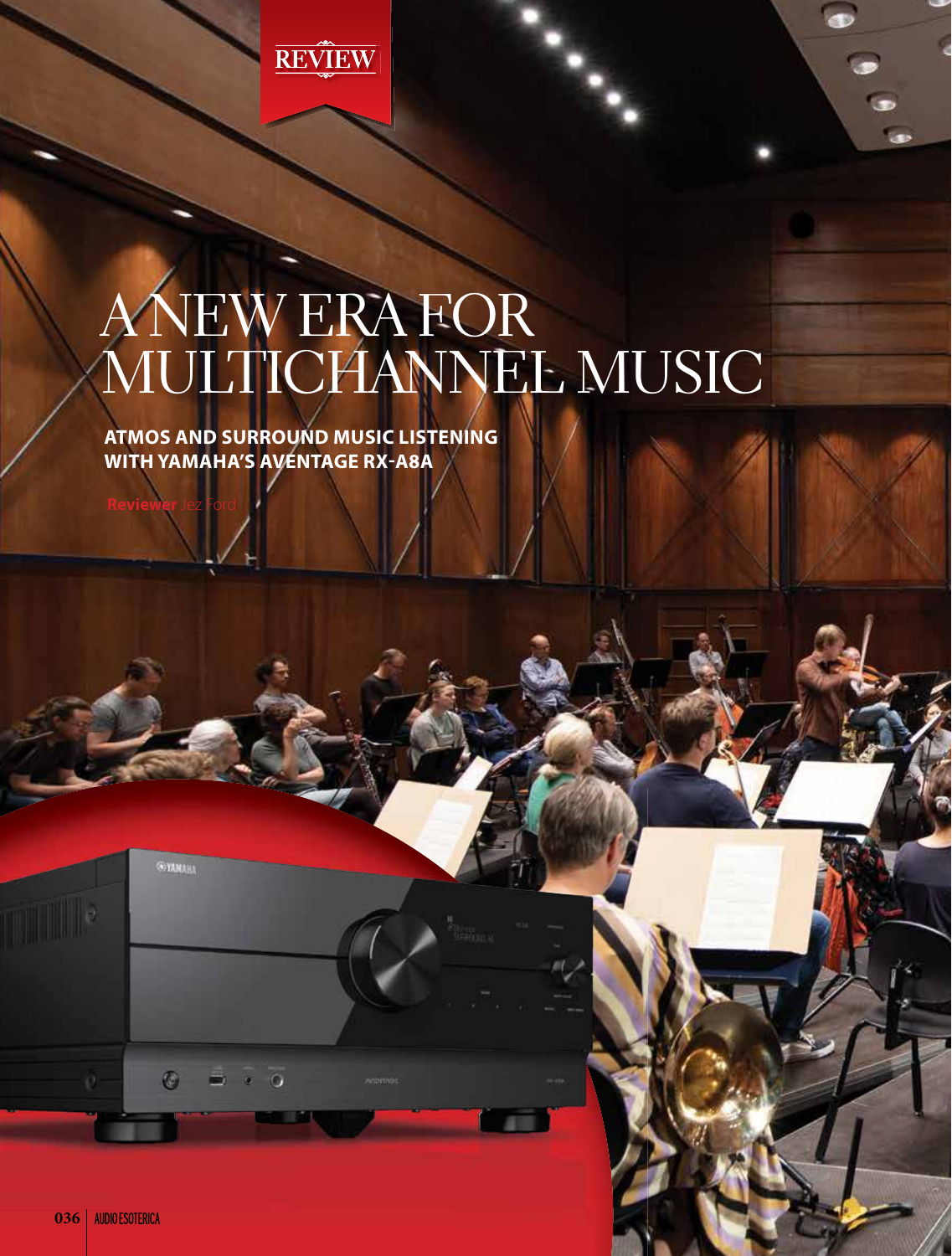

 THE TRONDHEIM SYMPHONY ORCHESTRA PERFORM STÅLE KLEIBERG'S CONCERTOS AROUND 2L'S AURO-3D/ATMOS MICROPHONE ARRAY.

![](_page_2_Picture_2.jpeg)

Example 1000 and the page!<br>
I'm guessing that all the<br>
stereo hi-fi-loving readers of<br>
Audio Esoterica are wondering<br>
what the heck an AV receiver<br>
doing slap bang in the middl<br>
of the magazine. For sure it's a top-of-the-I'm guessing that all the stereo hi-fi-loving readers of *Audio Esoterica* are wondering what the heck an AV receiver is doing slap bang in the middle

of the magazine. For sure it's a top-of-the-line integrated model from a company with a long heritage in stereo as well as multichannel equipment. And of course AV receivers are built to play music as well as movie soundtracks. It's just unlikely that many of you *Audio Esoterica* readers will be doing so, I'd guess.

But here's the thing. We've been listening in two-channel stereo since, what, 1958? Yet we've had quadraphonic sound for nearly 50 years; Pink Floyd released 'The Dark Side of the Moon' in quad in 1973 (on LP, cassette and 8-track indeed). Some of you may once have had four speakers and a quadraphonic decoder, and wasn't it fun?

Well those days are back. Multichannel music is going mainstream again. Apple Music and Tidal are serving up songs in Dolby Atmos from their streaming services. Increasing numbers of today's new releases are getting Atmos mixes as standard.

Even more exciting, for my subscription money anyway, is the great many major remastering and remixing projects which are now emerging with not only 24/96 stereo mixes but surround and/ or Atmos mixes too. 'Sgt Pepper', 'Abbey Road', the new 'Let It Be/Get Back' release, Steven Wilson's Yes and Rush mixes, Kraftwerk's 3D collection, even the likes of Elton John and Marvin Gaye — many classics are being reissued with all the information required to energise your room from every angle. On disc, too, the highest of audiophile jazz, classical and acoustic labels — the likes of Norway's 2L and Mark Waldrop's AIX — are now focused on surround and Atmos recordings as much as on high-resolution sound.

#### HEADPHONE ATMOS

With Apple and Tidal driving the uptake, it seems unlikely that this will eventually prove a '3D-TV' fad which rises for a while, then falls. Yet its massmarket implementation is built on the questionable assertion that all this additional information can be effectively delivered using headphones.

Head to Apple's primer article "about Spatial Audio", as it calls Atmos tracks, and you'll find it begins with how to listen to Atmos on your iPhone or iPad, using AirPods or Beats headphones or even, dear Lord, *the built-in speakers*.

Impressive for their size as the built-in speakers are on, say, the latest iPad Pro or MacBook Pro, they are not what Dolby envisioned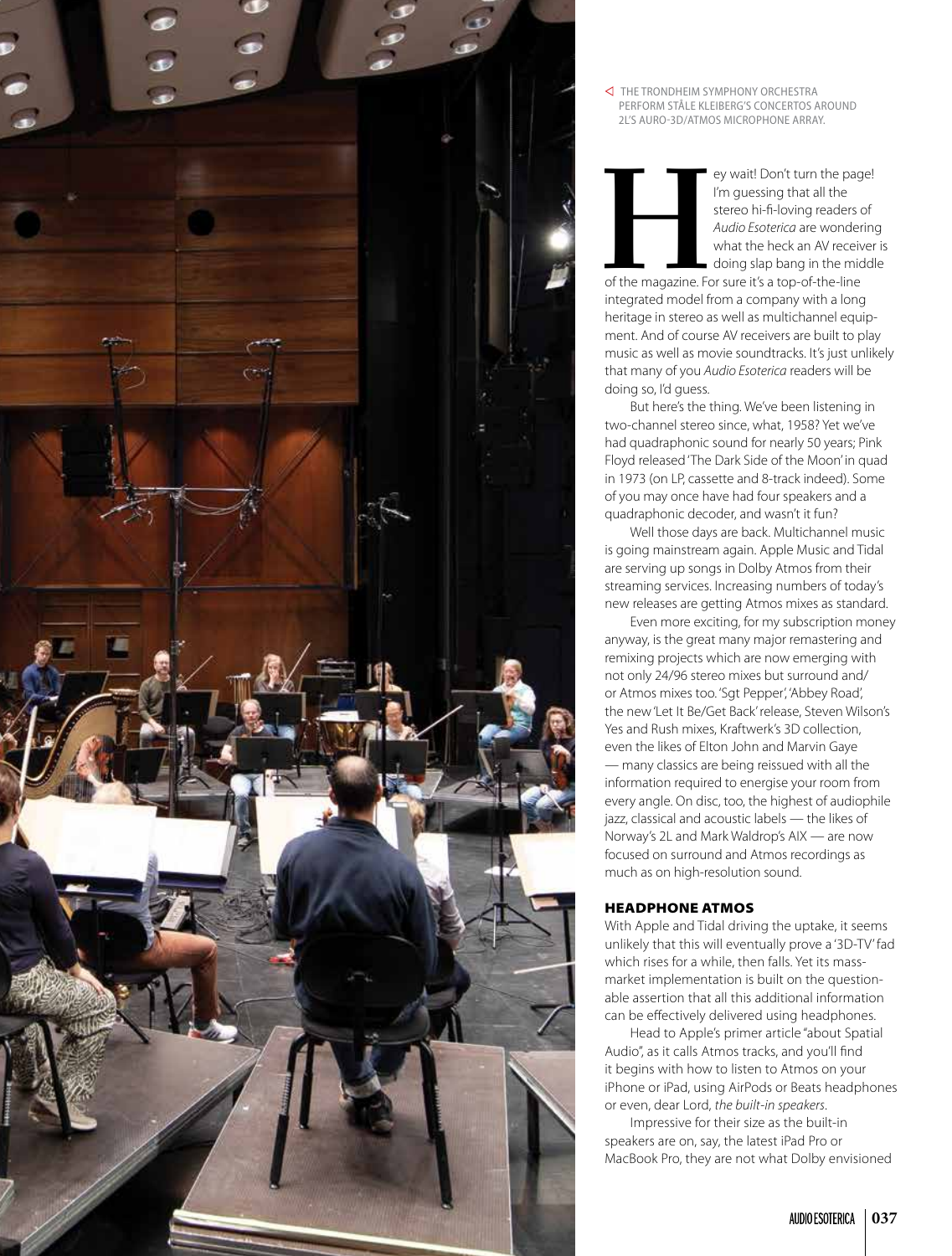when it created the hemispherical soundfield of which Dolby Atmos is capable.

It's true that Dolby Atmos does not define or require any particular speaker layout — it adapts to what you have. So you can play Dolby Atmos in mono if you like, or in stereo. When you play Atmos using the 'Spatial Audio' of Apple's excellent AirPod Max headphones, the mixes deliver a forwardfacing soundtrack with impressive wrapping to the sides, as compared with a more overthe-head stereo heard with the standard files. But while there's sometimes the impression of a 'behind you' element in the mix, don't expect to hear things whizzing around your head. It's not going to happen.

For that, you need a proper surround sound system and an AV receiver. Then you can play Apple Music on your MacBook, say, and send multichannel audio out via HDMI, or — far easier — use the Music app on an AppleTV 4K, with that plugged into the receiver. Which is what I've been doing. And then the sound… oh goodness!

#### BEST TOOL FOR THE JOB

I could not have hoped for a better tool for this job than Yamaha's Aventage RX-A8A, which is the very toppermost integrated receiver model in the company's latest Aventage range, a series longer than usual in the waiting, delayed by the pandemic.

This is Yamaha's 10th series of Aventage receivers, celebrating a decade of this premium range originally launched back in 2010, then being the result of rethinking every element from circuit layout to chassis, from component selection to grounding techniques. It was a grand reset for a new decade — 'AV entertainment for a new age': Aventage — and an instant success, followed each year by iterative improvements that have maintained the momentum through the addition of Yamaha's MusicCast streaming multiroom platform, Dolby Atmos height channels, and the endless other pieces and abilities that go to make the very model of a modern receiver. Their success can be gauged by an Aventage receiver having since won the top *Sound+Image Magazine* receiver award not every single year since, but every year that a new range-topping model has arrived.

Now we have a new decade, marked by a significant redesign in visual terms: big volume knob now central, input selector now a smaller knob on the right, joined by the valuable addition of four Scene buttons to instantly recall a preferred scenario — one for movies, one for music, others (as we'll see) perhaps for experimenting with different layouts and processing. There are in fact eight Scene memories, with the other four directly selectable using the remote control.

The first of the new 10th-anniversary Aventages to sit in my reference system was the entry point, the RX-A2A, with seven channels of amplification, each rated at 100W into eight ohms (when using reasonably hi-filevel parameters, across 20–20kHz with 0.06% THD, two channels driven). So that channel count is good for either 7.1-channel surround, all on the floor, or for 5.1 on the floor and an additional two channels for height.

As fine value as the \$1599 RX-A2A offers, the \$6299 Aventage RX-A8A is clearly the boss breed of beast in the range. The A8A offers 11 channels of amplification, the first Yamaha model to do so since the famed RX-Z11 back in 2007, when the whole Aventage concept was still a twinkle in the eyes of its engineers.

With all 11 channels and two subwoofer feeds available via pre-out sockets as well as via 13 sets of speaker outputs, that's vast flexibility for the main system you choose to set up — including, for the audiophileinclined — the option of running front left and right preouts through preferred stereo power amps or even pre-powers, to maintain a purist stereo performance. I ended up that way during a full AV review of this receiver (see *Sound+Image* Nov-Dec 2021, also *whathifi.com/au*), but for most of this surround listening I had the Yamaha's amps powering the full system in either 5.1.4 or 5.1.2. The additional height dimension allows full enjoyment of not only Dolby Atmos but also DTS:X, and even Auro:3D, though a lack of material prevented much listening with DTS:X, while a future firmware update is required to enjoy Auro:3D on the Aventage RX-A8A. I anticipate that arrival greatly, in order to enjoy the highest resolution mixes from the 2L discs (see panel).

#### MOVIE MOMENTS

I did, of course, spend plenty of time playing movies through this top-level Aventage why wouldn't I! Whether swooping Nazgul over Osgiliath or the more delicate atmospherics of a star base in 'Star Trek: Beyond', the Yamaha's effects steering and dynamic power delivery proved impeccable, creating an immersive soundfield which effectively made the 5.1.4 speaker system invisible: those Nazgul swoops were a single sonic motion,

not sounds from separate speakers. For maximum assured purity, I kept full-channel mixes in 'Straight' mode, or better still in 'Pure Direct', which shuts down every unneeded piece of electronics, including the front-panel display.

#### A CENTRAL CHOICE

But my focus here, unusually for a receiver review, is music. And particularly this relatively new world of mass-market Atmos music.

One of the Yamaha's abilities proved particularly useful for the best enjoyment of surround music, and that's the simplicity of switching between different speaker configurations. Doing this via the 'Scene' memories, you can easily recall all your preferred audio settings for a particular input, or for a particular type of material — stereo vs. surround, say, or movies vs. music.

Yamaha now allows you to create four entirely different speaker patterns to switch between. For stereo music, for example, you might set up a 2.1-channel pattern in addition to the default stereo playback, so that your speakers gain subwoofer support.

For Atmos music, I'd also recommend trying a 4.1.x speaker pattern, especially if you have a system where the centre speaker is not an exact acoustic match for your front left and right speakers. This is a very common situation. Even when the centre comes from the same manufacturer's range as the left and right speakers, the centre is often smaller, the driver count often lower. Or your screen position may dictate that the centre speaker, especially its tweeter, is not positioned on exactly the same plane as the left and right.

Or those with huge audiophile left-right speakers, purchased for music listening, may wish to use them also within their surround system, but will be very unlikely to go out and buy a third one, or would have a hard time working out how to position it if they did. Only those with speakers behind an acoustically-transparent projection screen can really hope to achieve a true three-in-arow, and even then I can imagine audiophiles debating long into the night over the true acoustic transparency of screen materials.

With movie soundtracks, you can get away with a certain degree of imperfection in this regard. The centre is often dedicated to dialogue, so precise integration is less crucial. The most common betrayer of the problem will be an effect moving across the front a car driving from left to right, say — which may tonally contract slightly as it passes the middle. But with a subwoofer keeping low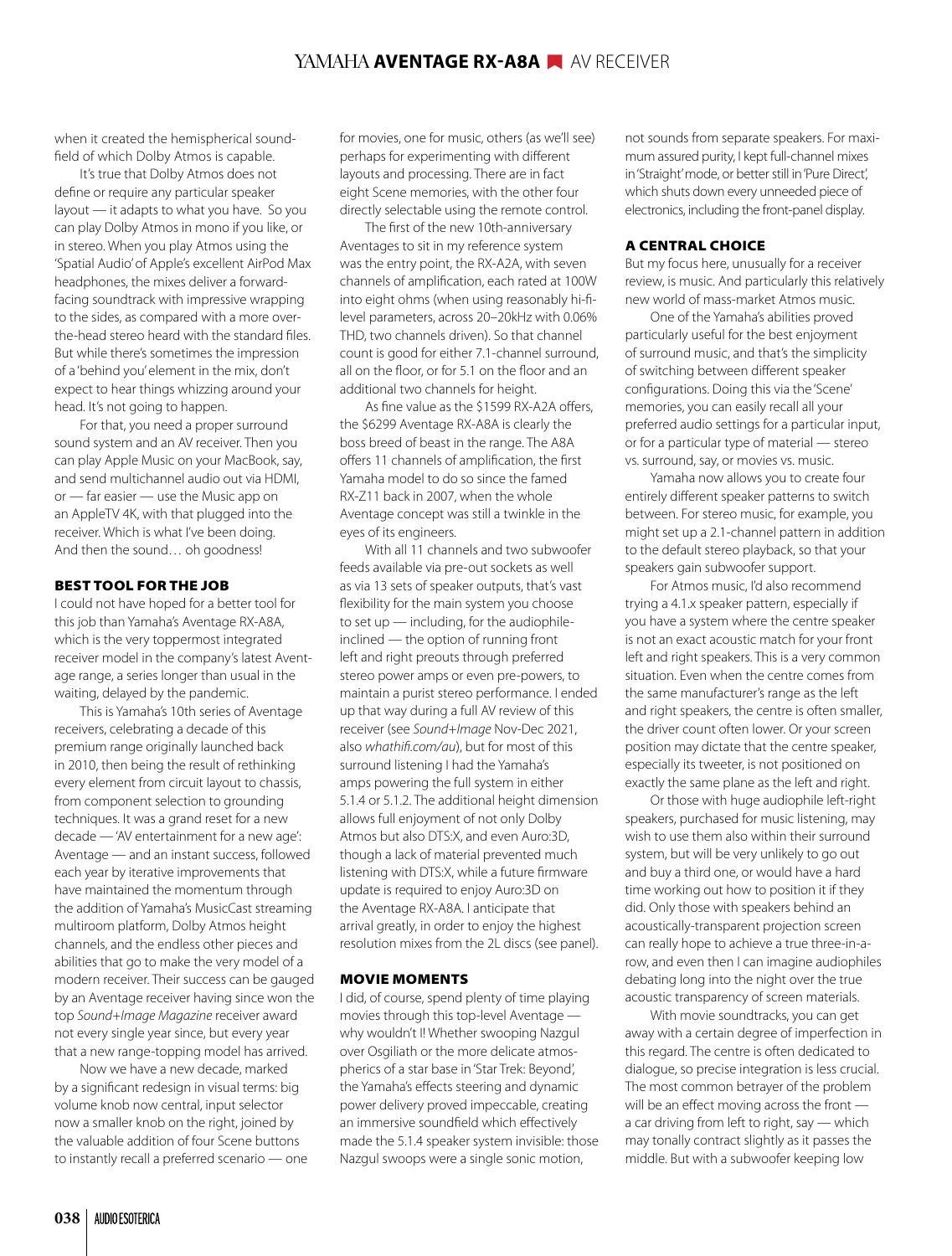stuff solid, even this rarely breaks the spell.Move to multichannel music, however, and it very much does. Listen to a mix where some lunatic — and I'm looking at you, Flaming Lips — starts panning an instrument full circle around your floor speakers, and any tonal differentiation becomes excruciatingly clear. And it's very common that a lead vocal is allocated to the centre speaker, where any deficiency in size will then weaken an essential element of the mix.

In stereo, of course, we're used to the centre image being virtualised from the left-right speakers. Yamaha's variable speaker patterns allow you to do that for surround as well as stereo. Simply copy your normal Atmos layout from Speaker Pattern 1 to Speaker Pattern 2 and then remove the centre speaker.

Even though my own centre speaker is large and hi-fi in nature, I ended up using a 4.1.4 layout for most surround music listening, as it removed any trace of tonal difference across the front soundstage. I highly recommend at least trying this delivery of 4.1, or 4.1.2 or 4.1.4 for music  $$ and don't forget to invoke 'Pure Direct' to keep things as pure as possible.

There's another issue with playing music in surround, and that's the size of your rears. In most surround systems designed for movies your subwoofer takes the strain below a crossover at around 80Hz, so that most speaker packages come with relatively small bookshelf-sized rear speakers, larger speakers in left and right front positions, and as noted, a centre speaker somewhere between. But with imaginatively mixed surround music, the best delivery comes from identical speakers all the way around. When the surround mix of The Who's 'Tommy' decides to put Keith Moon's drum kit entirely in one rear speaker, you don't want him shrunk down to standmount size.

I should perhaps note that if you're thinking 'hey my soundbar does 5.1.2 Atmos, I'll give it a go on that', well, please go ahead and play, but that is not the Atmos music experience I am recommending here. Soundbars are riddled with acoustic compromise and furphy processing. Big speakers everywhere: that's the thing we want.

#### ATMOS MUSIC

So to the Atmos music revolution. Apple has it under the banner of 'Spatial Audio'. Tidal just calls it Atmos, and indeed Tidal had it available before Apple, and it is similarly able to output in Atmos from its app on an AppleTV 4K. But you need Tidal's pricest 'HiFi Plus' tier at \$23.99 a month to do that, whereas Apple delivers Atmos music at half the price. Tidal's free trials are, however, often more generous if you just want to give

![](_page_4_Picture_7.jpeg)

# **NORWEGIAN** PURE: 2L

Many *Audio Esoterica* readers will<br>
founded in 2001 by sound<br>
Morten Lindberg, and immediately<br>
Morten Lindberg, and immediately know Norway's 2L record label, founded in 2001 by sound engineer and music producer thereafter garnering a reputation for audiophile-quality recordings, including a focus on high-resolution audio.

So dedicated is 2L to proselytising the joys of high-res, indeed, that it hosts one of the most useful selections of high-res test files in PCM and DSD, free to download from the 'Hi-res Test Bench' section of its website *www.2l.no* for playback on your system — in some cases to see whether your system can play them at all, and in others whether you can hear the difference between them.

2L has recorded in surround as well as high-res since near its beginnings, and more recently has been releasing recordings in not only high-resolution stereo, but also in DTS-HD 5.1 at 24-bit/192kHz, in 7.1.4 Dolby Atmos at 48kHz, and in 7.1.4 Auro-3D at 96kHz.

Mr Lindberg kindly sent me four of 2L's multichannel releases as two-disc Bluray/SACD sets (they can also be purchased as files for download). One was acoustic jazz by the Hoff Ensemble, called 'Polarity', the opening track of which is available in high-res and 5.1 for free on that Test Bench area of the 2L website. Second was a collection of hymns and lullabies by the Trio Mediaeval called 'Solacium', and the third, 'Lux', a wildly atmospheric and definitely height-enhanced recording of the Nidaros Cathedral Girls Choir at home in the Nidaros Cathedral of Trondheim.

My favourite, and the most recent release, is of concertos by Ståle Kleiberg, a modern Norwegian composer with whom I confess no previous experience, but whose style in places is not a million miles away from Arvo Pärt, though a heck of a lot busier. It's both accessible and emotive,

while 2L's recordings of the three Kleiberg works, delivered from the Pure Audio Blu-ray Atmos track, are simultaneously atmospheric and visceral. *The DOPO for Violoncello and String Orchestra* is particularly so, with the tone of the solo cello enriched by the mid-distance miking, a huge presence at the front with hall reflections spreading to the rears and above, but then with the dynamic full orchestra sections wrapping right around, as if you're crouched listening right in that central mic position. Those used to stereo concert recordings will take a while to adjust! But once accustomed to the space it's mesmerising stuff, and you yearn for more. This is the quality that has earned Lindberg an astounding 18 Grammy awards for best surround or immersive recording since 2007 (along with another 18 for Lindberg and 2L in other categories).

One nice piece of geekery is that the sleeve notes (available in full online) and the website for each release include both a layout diagram for the orchestra, and photographs of the recording set-up (see above, and this article's opening image).

"If you enlarge the proportions of this microphone array, you have the exact configuration of speaker placements for Auro-3D," Mr Lindberg explained to me via email. "Each microphone capture goes discreet to its according speaker for release. Time of arrival and intensity is perfectly preserved. No mixing required."

I await the release of a firmware update for Yamaha's Aventage which will let me hear the Auro-3D mix, not that I have the full three-level speaker system to fully replay this higher-resolution version. But the Atmos was impressive enough.

"We simply use the Dolby Atmos codec as a carrier for our 7.1.4 channels," explained Mr Lindberg, "where the 7.1 is defined as the bed and the four heights as objects localised in its outer upper corners. I find that our recordings translate freely between Auro-3D and Dolby Atmos."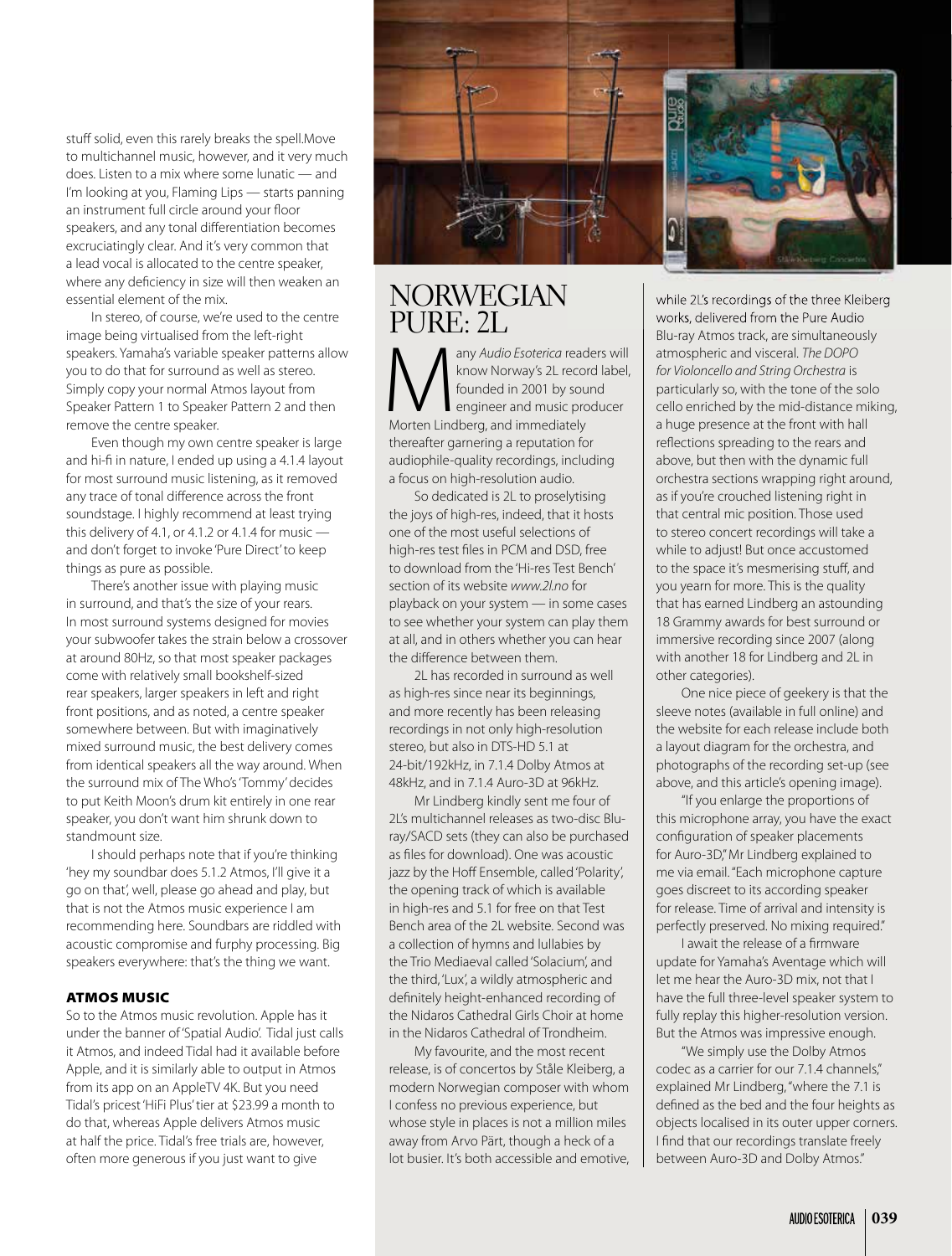## YAMAHA **AVENTAGE RX-A8A AV** AV RECEIVER

![](_page_5_Picture_1.jpeg)

# POWER & PLUGGERY

The 11 channels of power from the Aventage RX-A8A will fully serve a 7.1.4 speaker layout, with sever channels on the floor, and four for height (or as Yamaha would pref<br>
'presence'). If you run a smaller system, you he 11 channels of power from the Aventage RX-A8A will fully serve a 7.1.4 speaker layout, with seven channels on the floor, and four for height (or as Yamaha would prefer, can divert the unused power to run extra zones and other options.

If you have two subwoofers, the RX-A8A can deliver genuinely differentiated bass signals to these as either left/right or front/ back, making a true 7.2.4 system.

More to the point, this is no lowly receiver built around a set of Class-D amplifier chips with inflated power ratings. The amplification here is proper Class-AB, quoted at 150W per channel into 8 ohms full-range with two channels driven and 0.06% THD. Yamaha also makes much of a doubling of the slew rate compared to the previous generation, so that it now matches the company's MX-A5200 power amplifier. a benefit especially for high-resolution performance, while the capacitor reserves peak at 22,000μF in the A8A.

There are two transformer windings on this model, with separated wiring for the current amplification part (for the output stage) and the voltage amplification part (for the input stage).

While there's a fair amount of plastic on show externally, including a perforated ABS plastic cover on top, underneath is a new perforated metal cover on a cross-braced chassis which Yamaha says doubles the structure's rigidity from previous Aventages.

The feet are iron, and only this top Aventage model gets a new brass section added to its Anti Resonance Technology  $(A.R.T.)$  wedge  $-$  the famous fifth leg. This has previously sat underneath at the dead centre of each Aventage receiver, and it still does on the A2A, but on the rest of the range it now moves forward to front centre, as has the large transformer within — all the result of new vibrational analysis, says the company. A new metal transformer support is now one of five metal parts dedicated to dispersing any vibrations through the chassis.

A new processor, the Qualcomm quadcore QCS407, has almost seven times the processing power of those in previous models, and ESS ES9026PRO DACs handle all channels, these sitting on a four-layer PCB that includes discrete layers for power and ground, while symmetrical signal paths reduce crosstalk which, along with low-noise low-impedance design, goes toward Yamaha's 'True Sound' and accurate tonal balance.

As for inputs, this top receiver is, of course, positively festooned with them.

There are seven HDMI inputs, all 4K 40Gbps capable, plus 'legacy' video inputs that are converted to HDMI output: one component video with a choice of RCA analogue or coaxial digital audio, and two composite video inputs, one with a choice of analogue or optical audio in, the other just analogue. The RX-A8A has a main HDMI output with eARC to play audio from a connected TV, a second HDMI output which has no ARC or HDMI control, and that third HDMI output for an additional zone.

There are also five audio-only inputs  $$ one optical digital, one for either optical or RCA analogue, one for either coaxial digital or RCA analogue, a pair of balanced XLR inputs (there are also XLR pre-outs for front left and right output channels), and finally a phono input for a turntable, with earthing post. In addition to Ethernet, trigger and IR connections, there's a DAB+/FM antenna connection (and tuners within), while on the front is a headphone socket. The only USB is a Type-A slot also on the front; there is no USB-B connection for computer replay.

Also within is Yamaha's MusicCast streaming and multiroom platform, offering both control and many streaming delights. Note while it has Tidal built into MusicCast, you can't get Atmos out, only stereo.

Once you're all plugged up, Yamaha offers its YPAO (Yamaha Parametric room Acoustic Optimizer) using a supplied microphone to automatically adjust speaker distances, volumes and other acoustic parameters for the listening position. Whether you invoke this will depend on how much you like to play with settings, compared with how much you like a system to do it for you. We preferred to use the RX-A8A's on-screen menus to do everything manually, learning the system so we could then manipulate it more easily! When we did later test the YPAO, it made remarkably little difference, hopefully an indication of this care and of room quality.

![](_page_5_Picture_15.jpeg)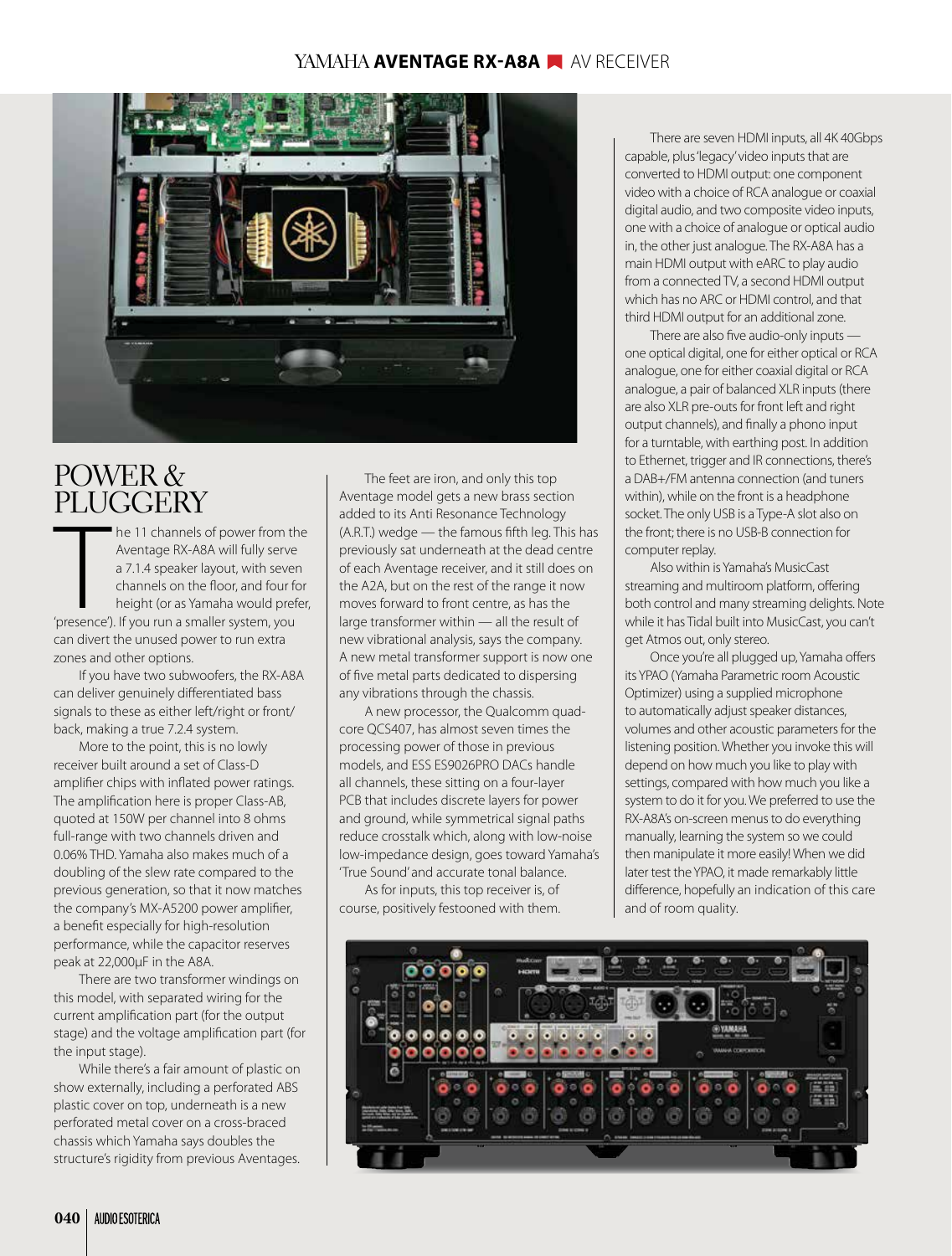### YAMAHA **AVENTAGE RX-A8A AV RECEIVER**

it a go! (When on Tidal, incidentally, don't be distracted by the Sony format also there supported, 360 Reality Audio, which seems to take a soundstage, throw it up in the air and let it land where it will, IMHO. Though I should state that I have not taken a photograph of my ear, which apparently delivers best results for 360 Reality Audio, so who knows.)

Searching for 'Atmos' on Apple's Music app reveals a 'Spatial Audio' category with a bunch of curated Atmos playlists and featured albums. Other than those featured in this way there seems no way to isolate what's available in Atmos: Apple's advice is to "play a track and see if the Atmos symbol comes up" - i.e. guess and good luck.

If you backtrack from a playlisted Atmos track to its full album, sometimes the whole thing is in Atmos, sometimes only one or two tracks. This can be a disappointment — Marvin Gaye's *What's Going On* is gorgeous when cranked nicely in Atmos, the strings spreading deep, the harmonies and rent-acrowd chatter filling out the 3D soundstage. This is a gapless album on vinyl, but here only the title track is in Atmos so it fades before the start of *What's Happening Brother*. Mmm.

Still, once found, some of the Atmos recordings sound spectacular. Kraftwerk's '3D' album is a fun place to start, downright hilarious in places. *Numbers / Computer World* opens with its German counting sliding between the speakers, then the electronica enters to be spread all around the 3D soundstage, with most of the weight kept to the front, which will benefit those with smaller surrounds and a front sub.

Rush has been the subject of extensive Steven Wilson 5.1 mixes but Apple seems to offer very few in Atmos — a relatively uninspiring mix of *Spirit of Radio*, but two great mixes from 'Moving Pictures': *Limelight*, and particularly *Tom Sawyer*, where the subsupported weight is huge, and the synths fizzy enough to clean your carpet.

There's all of 'Let It Be', 'Abbey Road', 'Sgt. Pepper' (now undergoing an Atmos remix, we gather, as the original wasn't intended for near-field listening), and Harrison's 'All Things Must Pass'. The Atmos Harrison mixes are significantly more enjoyable in Atmos than in the new stereo remix, indeed — which, as Michael Fremer notes, "zeroes in on the trees, but completely loses the forest". In contrast the Atmos version is so far distinguished from the original that you're less likely to make the comparison. *Apple Scruffs*, for one, just leaps to life in Atmos.

Tidal requires its top plan for Atmos, as noted. Search for 'Atmos' there and you can scan down to a series of good lists by decade. A lot of the songs are the same as offered by Apple, but I hadn't heard Elton John's *Rocket Man*, an impressively clean Atmos mix with harmonies and guitars moved to the rears, and here you really need full-range rears, not satellites, in addition to a perfectly matching centre-channel, or else none at all. On the whole, when comparing streams of what is presumably the same source file, such as the new Atmos mix of *The Long and Winding Road*, Apple Music seemed the clearer provider, though volume matching was hampered by the Apple tracks emerging a good dozen decibels louder than Tidal from the AppleTV 4K's HDMI output.

#### THE CONCERT EXPERIENCE

There are two ways to present a concert in surround or Atmos. The first is to simulate the concert-going experience, usually imagined from one of the front rows (though of course in the real world you'll do better in balance terms to hang near the sound desk). The other option is for the sound engineer to abandon the actuality and put the listener in the middle of things. AIX disc releases are notable in offering both options as separate mixes, so you can make the choice yourself.

The 'Roger Waters The Wall' concert film from 2015 is mixed in Dolby Atmos for the Blu-ray, and it follows the first of these two options — though the Floyd's long history of using surround in the venues themselves means the rear speakers do get more than just crowd noise. And while the height is used primarily for atmosphere, the Yamahaled system delivered full immersion and such a thunderously enjoyable level of distortion-free performance that we ended up sitting spellbound for the whole movie.

As a reminder that you often don't miss the height of Atmos at all, perhaps my most played concert DVD for surround sound is the 2006 production of 'Jeff Wayne's War of the Worlds'. This tends to the more immersive type of live mix, with the sheer size of the band and strings offering more opportunity for imaginative use of the additional speakers than is possible presenting a four-piece like, say, Led Zeppelin in surround (5.1 mixes for Zep have hitherto been fairly uninspiring, I'm sad to report).

So I've already strayed in my listening from the streaming providers to discs. And that's a huge point to make — DVDs have

been serving up 5.1 mixes for decades, with some Atmos mixes more recently on Blu-ray. So don't neglect the legacy of surround music available from disc, although a great many of such 5.1 music mixes under-utilise the possibilities, especially those live recordings which go for stereo or three-channel music up front plus live ambience from the rears.

But find something more thoughtful, and the party begins. Queen was an early pioneer here, its 'Greatest Video Hits' DVDs having marvellously imaginative 24-bit/96kHz DTS 5.1 mixes, from which the Yamaha delivered a whole bonus dimension in musical entertainment, with the layered vocals of *Bicycle Race* popping out from different speakers, bicycle bells ringing all around in the middle eight, and the exit therefrom heralded by a sustained guitar note from each speaker in turn. There was some minor brashness on that track, but not others — *Spread Your Wings* emerged more on the soft side, so that was just the Yamaha being true to the source material.

My music surround listening continued for several months — see the 5.1 panel for more recommendations (and apologies I'm such a hippy that the recommendations lean that way). Genesis's 'The Video Show' DVD gave another opportunity to compare 5.1 Dolby and DTS mixes. Yet again Dolby won for level, but DTS for quality, the superior separation revealing previously unheard details such as the separated doubletracking on *Abacab*. Yamaha's receiver made the surround mix of the 1999 re-recording of *The Carpet Crawlers* a meltingly immersive listen.

Note if you have height speakers attached, the Aventage will default to spreading a 5.1 soundtrack into them, using its setting called 'Surround: AI', which will take any source and upscale it to your full speaker complement. With movie soundtracks with surround but not Atmos, 'Surround: AI' does this impeccably, exceedingly cleverly indeed, and without any apparent deleterious effects to the sound quality or effects steerage.

With music, however, you can hear the joins. Higher frequencies are smeared upwards, so that often a little sharpness is added that made me prick up my ears in agitation at something not quite right.

 It was far preferable to hit the 'Straight' or 'Pure Direct' option and keep things in pure 5.1. A fine example of the improvement from 'Pure Direct' came from Peter Gabriel's *Red Rain* in 5.1 Dolby Digital, which was rendered with significantly more solidity and clarity once the button was pressed. And if you're really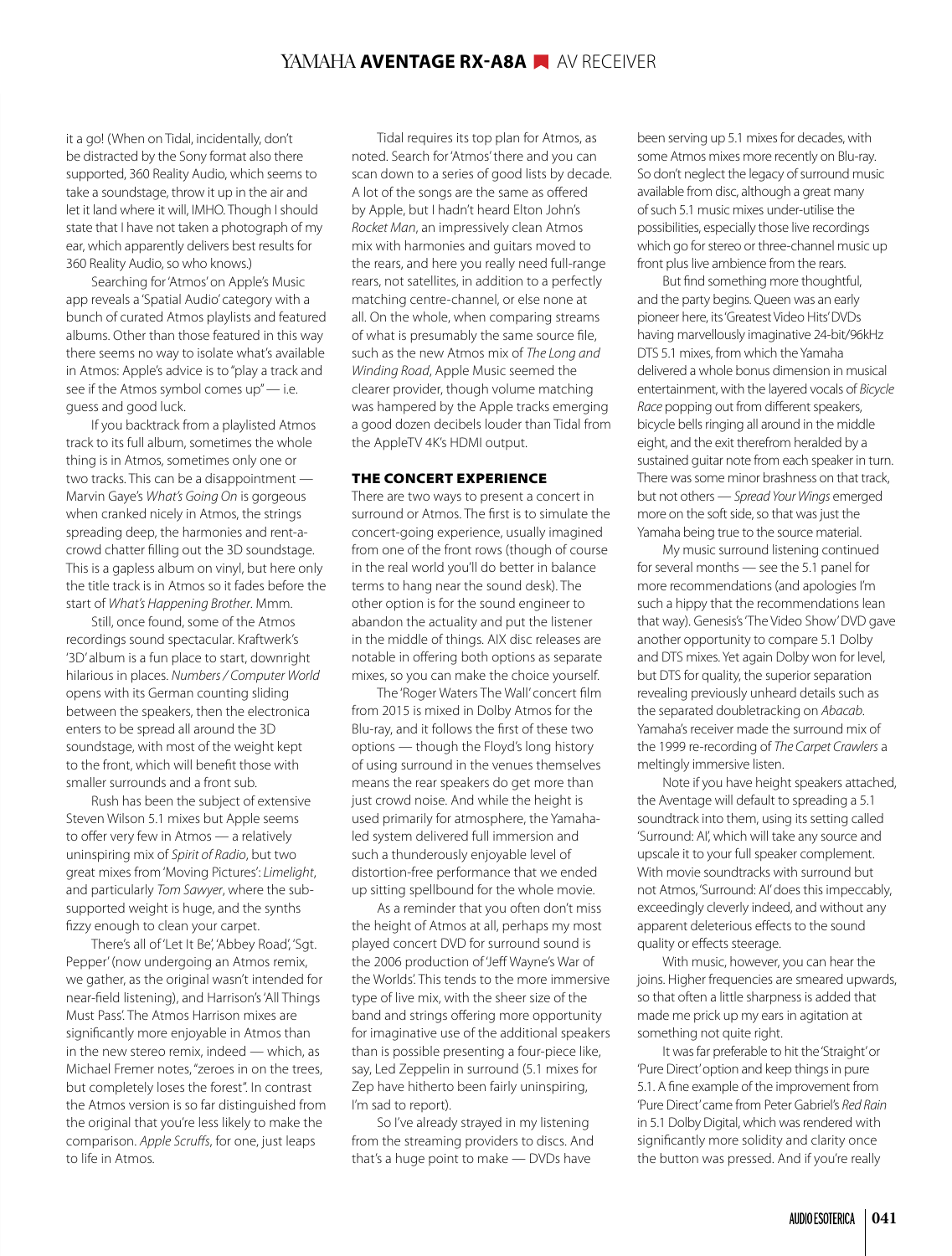# MEANWHILE, IN MERE 5.1...

![](_page_7_Picture_2.jpeg)

#### THE BEATLES 'LOVE'

The stereo mix of 'Love' has never quite convinced, Giles Martin's mash-ups sounding sometimes contrived and constricted. The Cirque du Soleil show itself used surround sound with speakers in every seat back, and given the additional space of 5.1 the surround mix from the DVD in the two-pack release is a riveting listen. It's nicely programmed, too, with an impressive opening sequence including some fine use of surround on *Eleanor Rigby* and *I Am The Walrus*, then a more binary presentation for the earlier songs, the music kept in the forward soundstage with screaming to the rear, then building back up to some truly immersive mixes where the experimental mashing of different tunes brings delight rather than alarm. It's a cert that you'll never have enjoyed *Octopus's Garden* so much.

![](_page_7_Picture_5.jpeg)

#### JEFF WAYNE'S MUSICAL VERSION OF WAR OF THE WORLDS LIVE ON STAGE

Once you've set your volume for full richness from the intro monologue emerging from the dodgy hologram of Richard Burton, those first chords — the 1970s' answer to Beethoven's Fifth — should blast you into a bliss that lasts the length of the 2006 concert. It's a blisteringly rich recording, with star session guys such as Herbie Flowers and Chris Spedding reprising their original performances, Justin Heywood and Chris Thompson too, and Wayne's production team making the most of the surround possibilities both for effects and to put you in the middle of that 10-piece band and 48-strong string section. We say 'Uuuu-laaaaaaaa'.

![](_page_7_Picture_8.jpeg)

#### PETER GABRIEL 'PLAY'

Daniel Lanois and Richard Chappell oversaw a complete set of 5.1 remixes of Gabriel's greatest hits for the videos on this 2004 DVD release, best enjoyed in their quieter but higher-resolution DTS versions. Gabriel's vocals are mixed to emerge from all speakers equally, delivering a genuine in-your-head positioning rare to find in any surround mix, given it assumes a single listener positioned perfectly in the soundstage. It's thereby also revealing of imperfect speaker levels and of any tonality differences around the system, whether in the centre or between front and back. For this reason it's now become one of our test discs, as well as a musical fave.

As for the mixes, Lanois makes them distinct from the stereo ones, as well as imaginatively panned. *Sledgehammer* is an obvious standout, but there's subtlety too in mixes such as *Blood of Eden* and *Red Rain*. The DTS mix is at 96kHz compared with the Dolby Digital's 48kHz, but is about 30dB quieter, so be darned careful to duck the volume when switching between them or returning to the main menu.

![](_page_7_Picture_12.jpeg)

#### THE FLAMING LIPS 'VOID'

There's clearly a joystick at work in these surround mixes of the greatest hits (up to 2005) from Oklahoma's finest, as in several places different instruments get circled around the full speaker set to dizzying effect. On *Fight Test* they do this with the drums, which is disorientating enough, then on *Do You Realize (US version)* it's a whole bunch of stuff including the bass guitar, which makes for a challenge in bass steering for subwooferbased systems. This disc offers real equisurround mixing, where the rears get as much of a work-out as the fronts, as the sliced guitars opening *Yoshimi* demonstrate beautifully. For the most lunatic delivery of 5.1-channel surround music, this is our clear winner.

### **OTHER** DVD 5.1 CRACKERS

• Best of Bowie (double DVD)

- Queen Greatest Video Hits 1 & 2 (double DVDs)
- The McCartney Years (triple DVD)
- The Rocky Horror Picture Show (Blu-ray)

still unconvinced by the joys of surround music, I have one particular suggestion, assuming you have even a passing affection for the Beatles. Take a full listen through the whole DTS 24/96 surround track of

The Beatles''Love', the soundtrack album to the Vegas Cirque du Soleil show. It's just 5.1, so if using the Yamaha, keep 'Pure Direct' selected. It's a stunner that regularly leaves us breathless by the end.

### $FAKING IT - A CONFESSION$

The vast majority of music remains in stereo, of course, whether you're streaming it, or playing from vinyl or from CD or from rips on your hard drive.